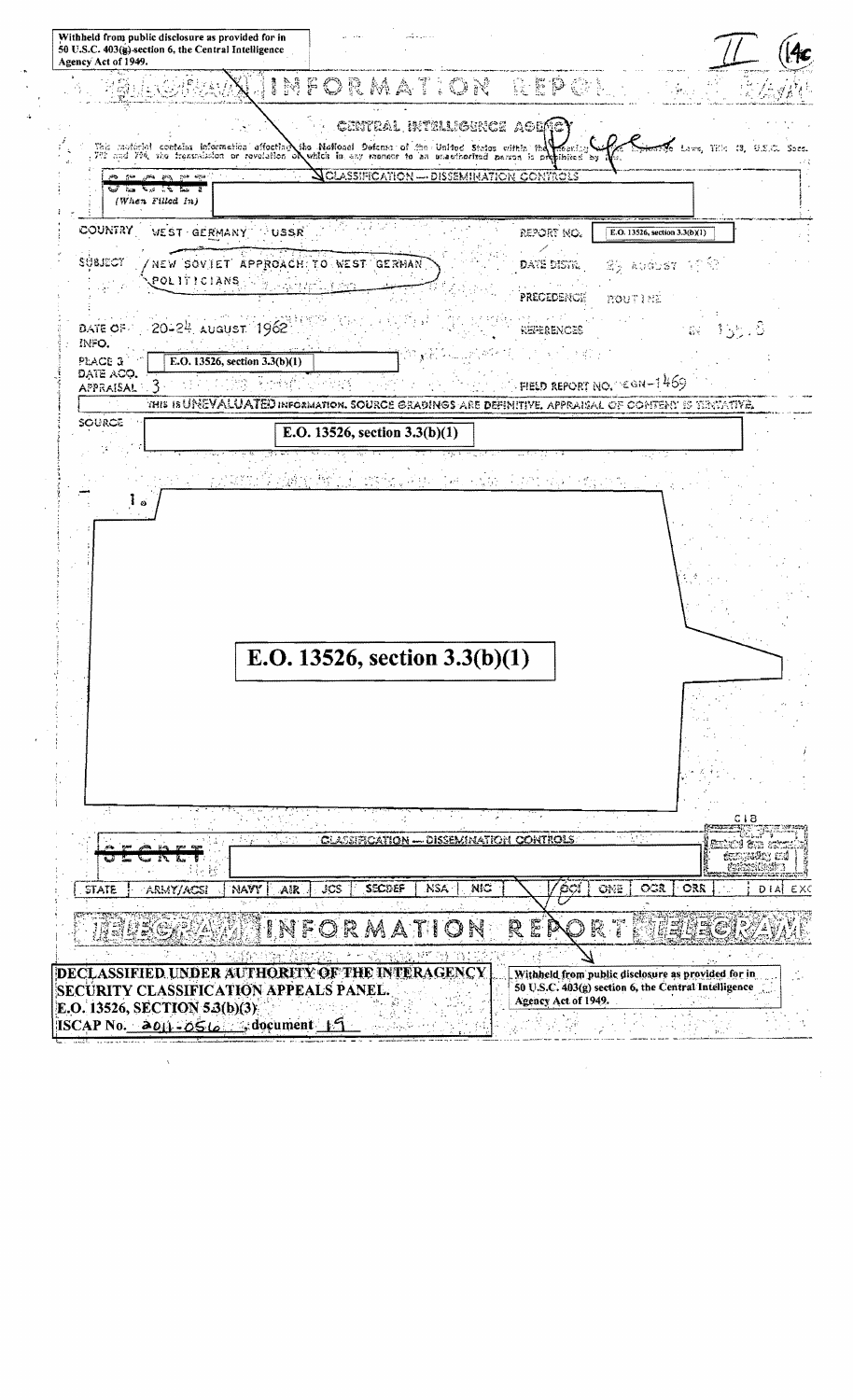| ラー                                  |                                                                                                                                   |                                  |                 |
|-------------------------------------|-----------------------------------------------------------------------------------------------------------------------------------|----------------------------------|-----------------|
| ক তেওঁ একα ইফু চন হতে ক             | CLASSIFICATION -- DISSEMENATION CONTROIS<br>Withheld from public disclosure as provided for in                                    |                                  |                 |
| ාග මිස විව වල වි<br>(When Files In) | 50 U.S.C. 403(g) section 6, the Central Intelligence<br>Agency Act of 1949.                                                       | E.O. 13526, section 3.3(b)(1)    | 13518<br>(2/.SE |
|                                     |                                                                                                                                   |                                  | 2               |
|                                     | 81. IV. G<br>E.O. 13526, section 3.3(b)(1)                                                                                        |                                  |                 |
|                                     | A REPORT ON THE SOVIET EMBASSY'S VIEWS WAS                                                                                        |                                  |                 |
| <b>PRESENTED</b>                    | E.O. 13526, section 3.3(b)(1)                                                                                                     | DURING THE WEEK OF 20 AUGUST 62. |                 |
|                                     | THIS REPORT SAID THE SOVIET GOVERNMENT'S POSITION VIS-A-VIS                                                                       |                                  |                 |
|                                     | ITS ALLIES AND THE ALLIED POWERS HAD CHANGED SINCE THE USSRIS                                                                     |                                  |                 |
|                                     | MOST RECENT SPACE SUCCESSES. THIS CHANGE WAS IMPORTANT, IN                                                                        |                                  |                 |
|                                     | REGARD TO THE GERMAN QUESTION SINCE THE PRESTIGE GAINED                                                                           |                                  |                 |
|                                     | FROM THE SPACE ACHIEVEMENTS ENABLED THE SOVIET UNION TO WAIT                                                                      |                                  |                 |
|                                     | SINCE THERE WAS NO LONGER ANY PRESSURE TO MOVE QUICKLY. THESE                                                                     |                                  |                 |
|                                     | CIRCUMSTANCES DID NOT MEAN THE SOVIETS WOULD WAIT INDEFINITELY.                                                                   |                                  |                 |
|                                     | IF, HOWEVER, THE WESTERN POWERS INDICATED A WILLINGNESS TO                                                                        |                                  |                 |
|                                     | PARTICIPATE. IN "TRUE NEGOTIATIONS". THE USSR WAS PREPARED "TO                                                                    |                                  |                 |
|                                     | GO ALONG." WORLD, AND WEST GERMANY IN PARTICULAR, SHOULD                                                                          |                                  |                 |
|                                     | REALIZE THERE ARE NOW ONLY TWO REAL POWERS. THE U.S. AND THE                                                                      |                                  |                 |
|                                     | SOVIET UNION. THOUGHT THAT CLOSE COOPERATION AMONG THE WESTERN                                                                    |                                  |                 |
|                                     | EUROPEAN NATIONS COULD MAKE THEM EQUAL TO THESE TWO POWERS.                                                                       |                                  |                 |
|                                     | IN SCIENTIFIC AND MILITARY ACHIEVEMENT WAS RIDICULOUS.                                                                            |                                  |                 |
|                                     | WITH ALL THEIR RESOURCES AND TECHNICAL KNOWLEDGE, THE WEST                                                                        |                                  |                 |
|                                     | EUROPEAN COUNTRIES WERE TOO FAR BEHIND THE TWO POWERS.                                                                            |                                  |                 |
|                                     | 3. FHEREFORE WESTERN EUROPE WOULD BE WISER TO SEEK GOOD                                                                           |                                  |                 |
|                                     | RELATIONS WITH THE TWO GREAT POWERS AND AT THE SAME TIME TO TRY.                                                                  |                                  |                 |
|                                     | TO PROMOTE A SOVIET-AMERICAN RAPPROACHMENT. WITH THE PRESENT POWER                                                                |                                  |                 |
| <u>منه ها لانا ویا دی</u>           | CLASSIFICATION - DISSEMINATION CONTROLS                                                                                           |                                  |                 |
| نعطا فأكل استأ                      |                                                                                                                                   |                                  |                 |
|                                     | Withheld from public disclosure as provided for in<br>50 U.S.C. 403(g) section 6, the Central Intelligence<br>Agency Act of 1949. |                                  |                 |

 $\mathcal{L}$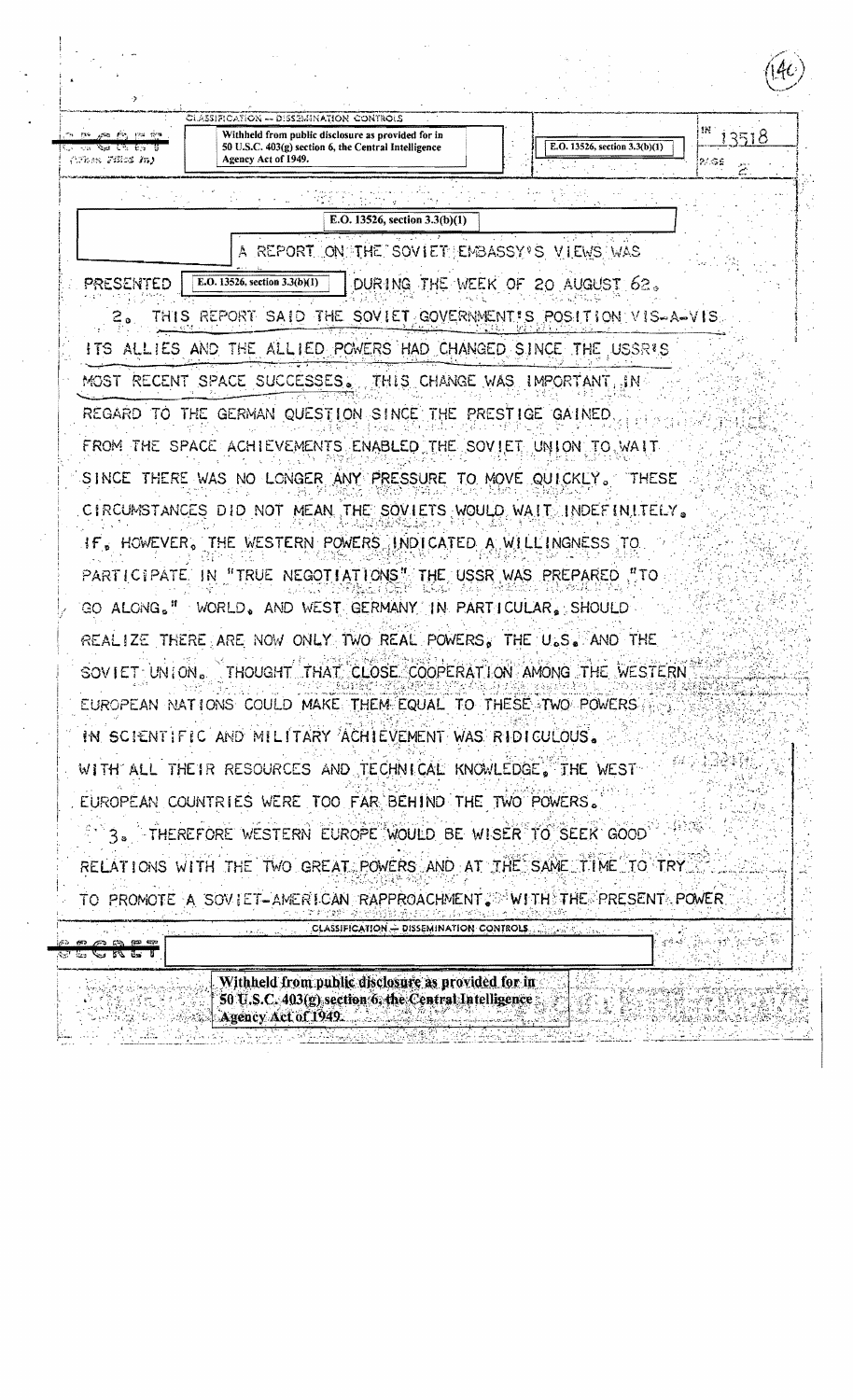

RELATIONSHIPS. THE GERMAN PEOPLE CAN ONLY BE ASSURED A SECURE FUTURE IF THE INTERNATIONAL CLIMATE IS IMPROVED. SOVIET UNION FINDS IT INCOMPREHENSIBLE THAT THE WEST GERMAN GOVERNMENT IS SO OPPOSED TO PEACE TREATY DISCUSS IONS SINCE THESE WERE OBVIOUSLY THE ONLY WAY TO MAKE ANY PROGRESS ON THE GERMAN QUESTION. SOVIET UNION WAS NOT PRESSED FOR A PEACE TREATY. AND ALL SHE HOPED TO GAIN WAS PEACEFUL RELATIONS. SUCH RELATIONS WOULD CLEAR THE WAY FOR A SOLUTION OF THE BERL IN PROBLEM, WHICH COULD NO LONGER BE TREATED AS NEGLIGIBLE SINCE ... TENS IONS ARE MOUNT ING AND THE TWO POWER BLOCS ARE IN DIRECT CONFRONTATION. A SOLUTION OF THE BERLIN PROBLEM OBVIOUSLY MUST BE FOUND STNCE POPULAR CONFIDENCE WAS CLEARLY DIMINISHING AT A RAPID RATE. "WALL" PROBLEM COULD ALSO BE SOLVED ONCE THE SITUATION: IN WEST BERLIN HAD BEEN CHANGED AND THE NEED TO PROTECT EAST GERMANY AGAINST PROVOCATIONS NO LONGER EXISTED.

E.O. 13526, section  $3.3(b)(1)$ 

ે.મ.

- DISSEMINATION CONTROLS **CLASSIFICATION** 

Withheld from public disclosure as provided for in-50 J.S.C. 403(g) section 6, the Central Intelligence Agency Act of 1949: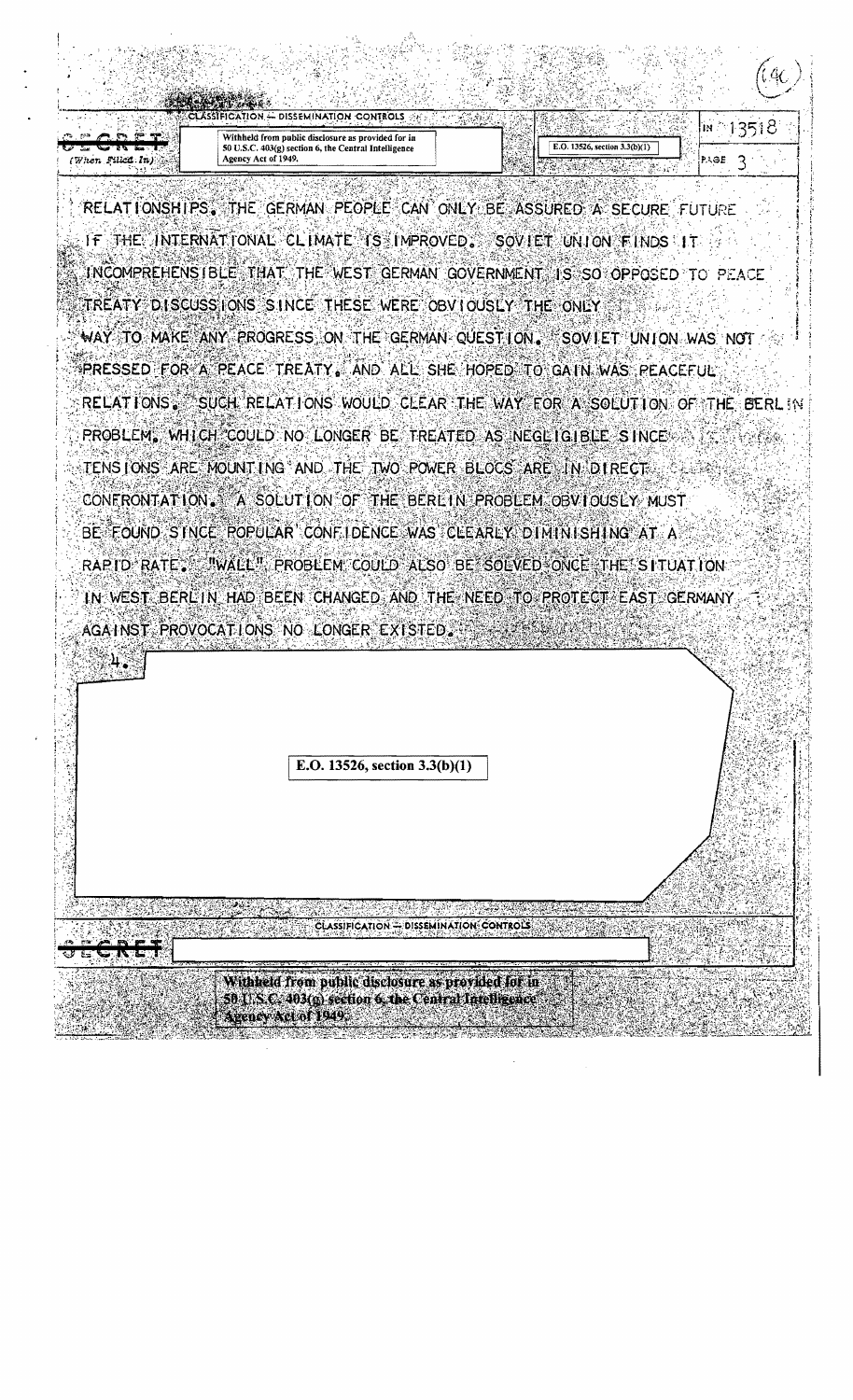- DISSEMINATION CONTROLS **CLASSIFICATION** iΝ 13518 Withheld from public disclosure as provided for in 50 U.S.C. 403(g) section 6, the Central Intelligence MOE. Agency Act of 1949. E, O, 13526, section 3.3(b)(1) E.O. 13526, section  $3.3(b)(1)$ THE SOVIET UNION. WITH HER PRESTIGE TREMENDOUSLY ENHANCED BY THE SPACE FEAT, WAS UNDER NO PRESSURE, EITHER INTERNAL OR FROM THE OTHER BLOC COUNTRIES, TO PRODUCE SOME VICTORY IN BERLIN OR A FIRM SOLUTION FOR BERLING FETHE AMERICANS WERE WILLING OR ALLOWED BY THE IR ALLIES TO ENTER INTO REAL NEGOTIATIONS. THE SOVIET UNION WOULD BE PREPARED TO START TALKS AGAIN, EVEN THOUGH THEY MIGHT LAST FOR SOME TIME . ON THE OTHER HAND, THE WEST GERMAN GOVERNMENT IS OBVIOUS UNWILLINGNESS TO ACCEPT SUCH NEGOTI AT IONS LET ALONE PARTICIPATE IN THEM IN ANY WAY, COULD ONLY MAKE MATTERS MORE OFFFICULT. SINCE THE SOVIET UNION WAS BEGINNING TO DOUBT WHETHER IT WOULD BE POSS IBLE: TO HOLD FRUITEUL TALKS UNDER THE THREAT THAT ANY AGREEMENT WOULD BE SUBJECT TO THE FEDERAL REPUBLICS IS VETO AT THE LAST MINUTE. SOVIET PREMIER NIKITA KHRUSHCHEV FELT THE E.O. 13526, section  $3.3(b)(1)$ 6. PRESENT IMPASSE COULD PROBABLY ONLY BE OVERCOME WITH ANOTHER MEETING WITH PRESIDENT KENNEDY. E.O. 13526, section  $3.3(b)(1)$ CLASSIFICATION - DISSEMINATION CONTROLS

Withheld from public disclosure as provided for in-50 U.S.C. 403(g) section 6, the Central Intelligence Agency Act of 1949,